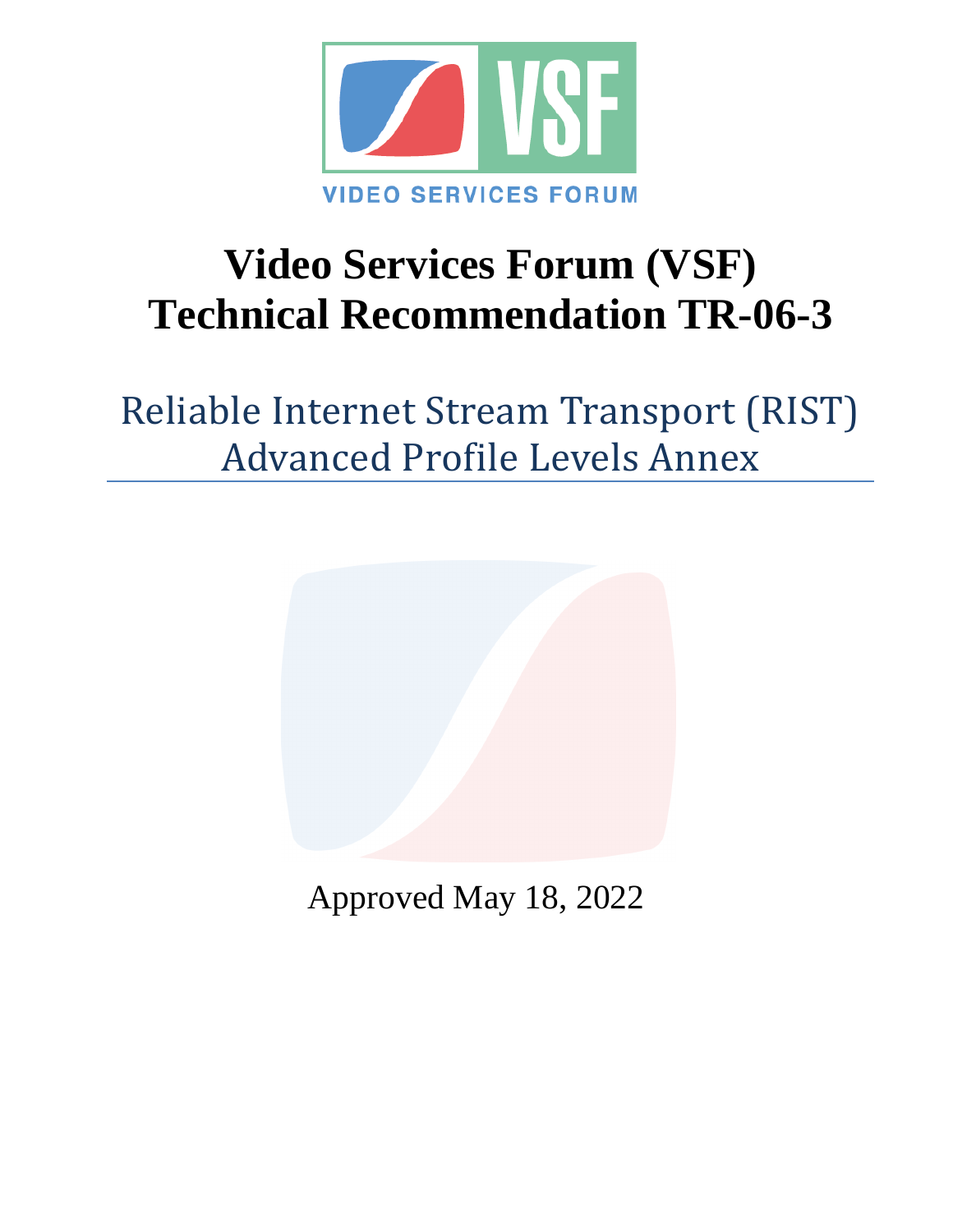© 2022 Video Services Forum

This work is licensed under the Creative Commons Attribution-NoDerivatives 4.0 International License. To view a copy of this license, visit https://creativecommons.org/licenses/by-nd/4.0/

or send a letter to Creative Commons, PO Box 1866, Mountain View, CA 94042, USA.



#### **INTELLECTUAL PROPERTY RIGHTS**

RECIPIENTS OF THIS DOCUMENT ARE REQUESTED TO SUBMIT, WITH THEIR COMMENTS, NOTIFICATION OF ANY RELEVANT PATENT CLAIMS OR OTHER INTELLECTUAL PROPERTY RIGHTS OF WHICH THEY MAY BE AWARE THAT MIGHT BE INFRINGED BY ANY IMPLEMENTATION OF THE RECOMMENDATION SET FORTH IN THIS DOCUMENT, AND TO PROVIDE SUPPORTING DOCUMENTATION.

THIS RECOMMENDATION IS BEING OFFERED WITHOUT ANY WARRANTY WHATSOEVER, AND IN PARTICULAR, ANY WARRANTY OF NONINFRINGEMENT IS EXPRESSLY DISCLAIMED. ANY USE OF THIS RECOMMENDATION SHALL BE MADE ENTIRELY AT THE IMPLEMENTER'S OWN RISK, AND NEITHER THE FORUM, NOR ANY OF ITS MEMBERS OR SUBMITTERS, SHALL HAVE ANY LIABILITY WHATSOEVER TO ANY MPLEMENTER OR THIRD PARTY FOR ANY DAMAGES OF ANY NATURE WHATSOEVER, DIRECTLY OR INDIRECTLY, ARISING FROM THE USE OF THIS RECOMMENDATION.

#### **LIMITATION OF LIABILITY**

VSF SHALL NOT BE LIABLE FOR ANY AND ALL DAMAGES, DIRECT OR INDIRECT, ARISING FROM OR RELATING TO ANY USE OF THE CONTENTS CONTAINED HEREIN, INCLUDING WITHOUT LIMITATION ANY AND ALL INDIRECT, SPECIAL, INCIDENTAL OR CONSEQUENTIAL DAMAGES (INCLUDING DAMAGES FOR LOSS OF BUSINESS, LOSS OF PROFITS, LITIGATION, OR THE LIKE), WHETHER BASED UPON BREACH OF CONTRACT, BREACH OF WARRANTY, TORT (INCLUDING NEGLIGENCE), PRODUCT LIABILITY OR OTHERWISE, EVEN IF ADVISED OF THE POSSIBILITY OF SUCH DAMAGES. THE FOREGOING NEGATION OF DAMAGES IS A FUNDAMENTAL ELEMENT OF THE USE OF THE CONTENTS HEREOF, AND THESE CONTENTS WOULD NOT BE PUBLISHED BY VSF WITHOUT SUCH LIMITATIONS.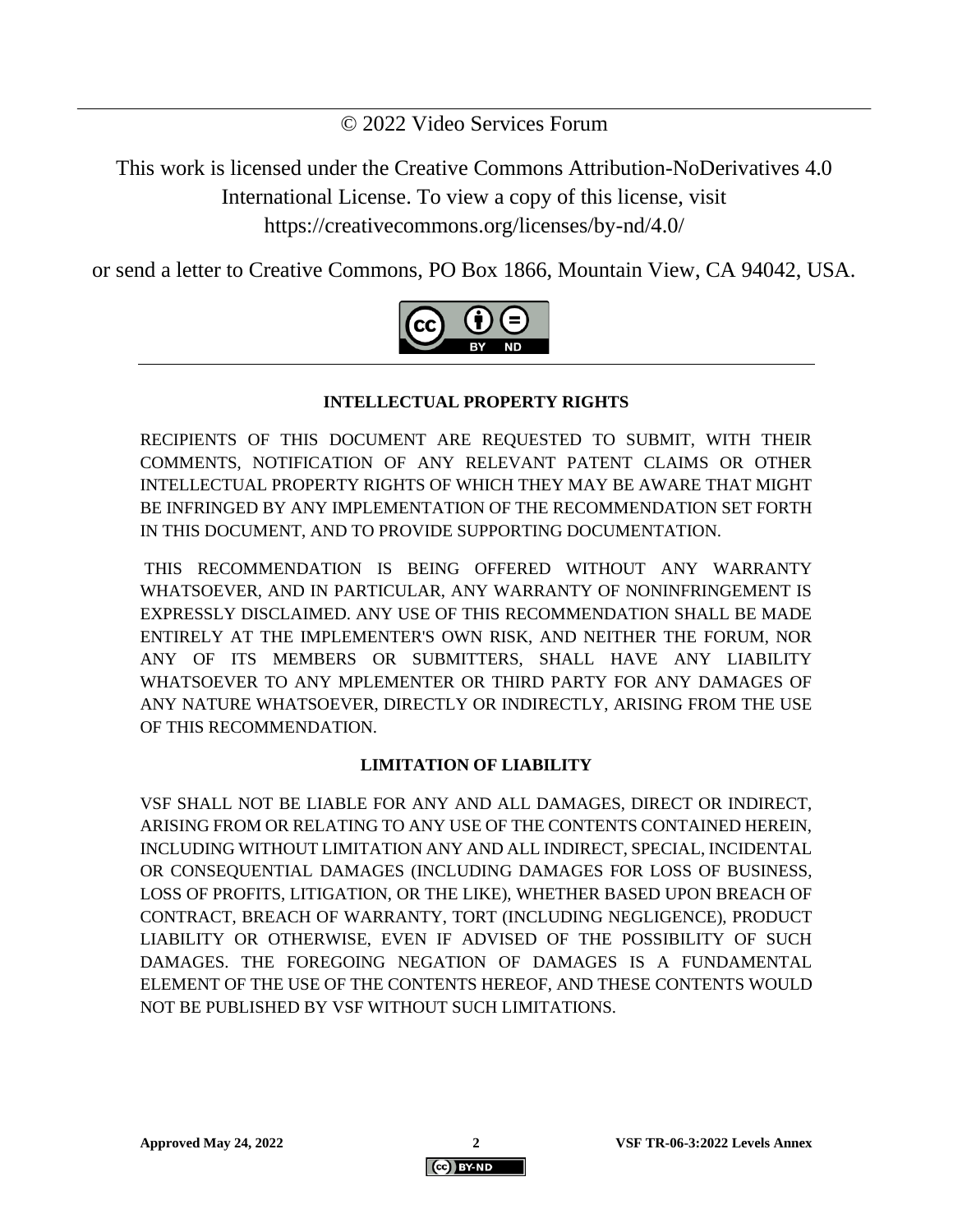## **Executive Summary**

The VSF has previously published Technical Recommendation TR-06-3, RIST Protocol Specification – Advanced Profile. This TR-06-3 Levels Annex establishes Interoperability Levels within the Advanced Profile.

Recipients of this document are requested to submit notification of any relevant patent claims or other intellectual property rights of which they may be aware that might be infringed by any implementation of the Recommendation set forth in this document, and to provide supporting documentation.

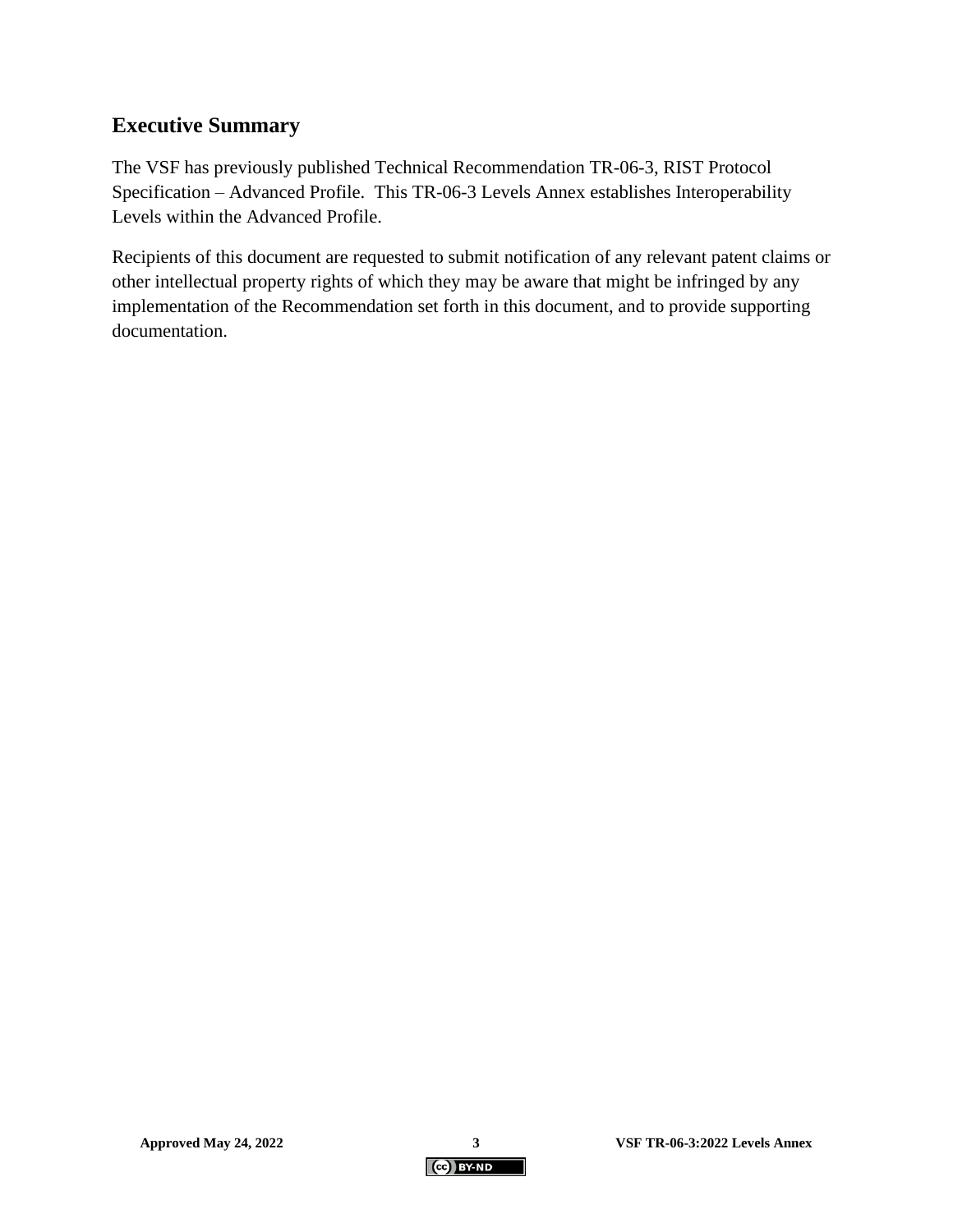# **Table of Contents**

| $\mathbf{1}$ |     |  |  |
|--------------|-----|--|--|
|              | 1.1 |  |  |
|              | 1.2 |  |  |
| 2            |     |  |  |
| 3            |     |  |  |
| 4            |     |  |  |
| 5            |     |  |  |
|              | 5.1 |  |  |
|              | 5.2 |  |  |
|              | 5.3 |  |  |
| 6            |     |  |  |
| $\tau$       |     |  |  |
| 8            |     |  |  |
| 9            |     |  |  |

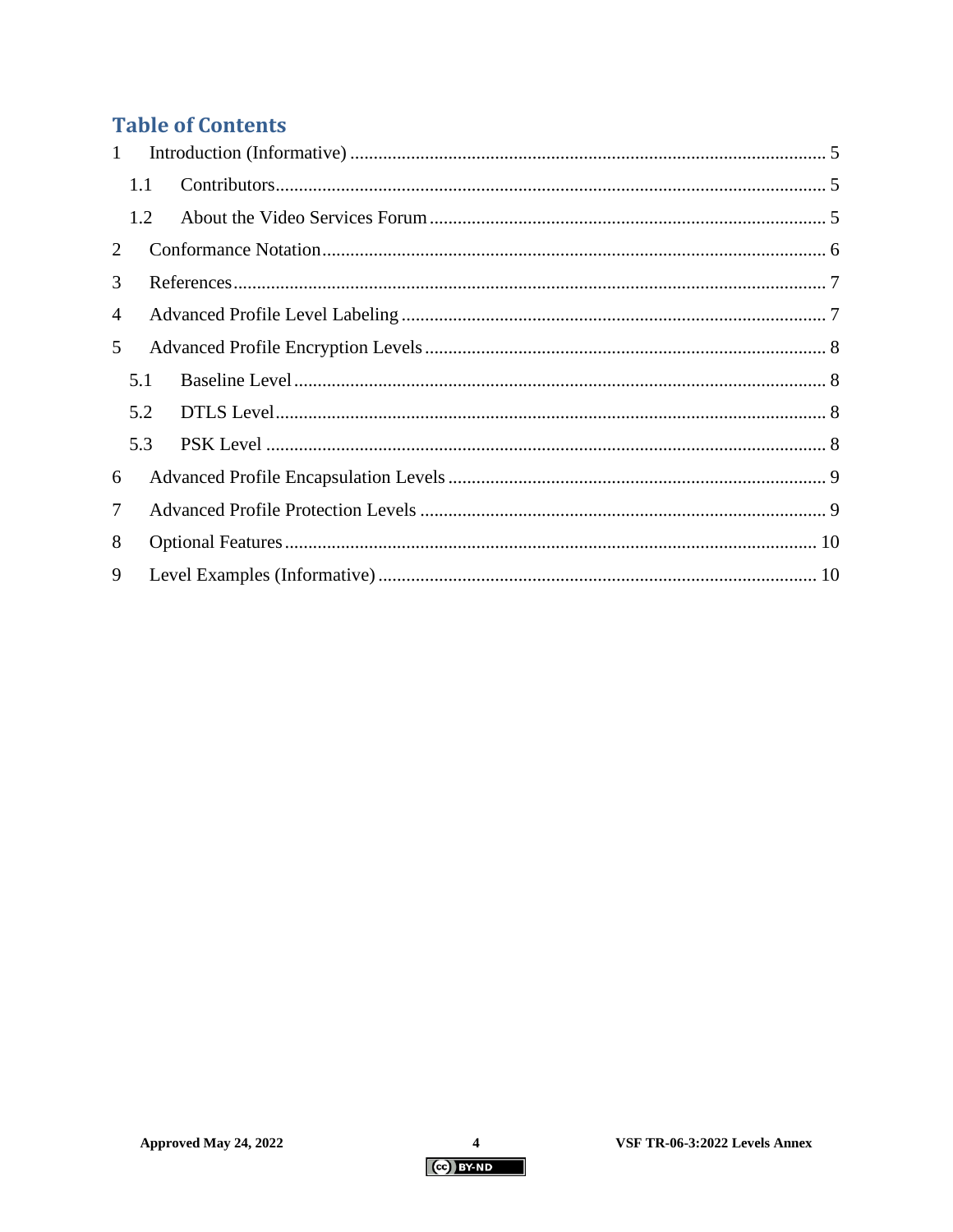# <span id="page-4-0"></span>**1 Introduction (Informative)**

VSF TR-06-3, RIST Advanced Profile, includes a number of major and minor features. Not every vendor will implement every feature of the Advanced Profile. This could cause confusion in the marketplace, causing devices implementing different sets of features to interoperate at some levels but not at others.

This TR-06-3 Levels Annex defines interoperability levels for the RIST Advanced Profile. Devices compliant with a given level should interoperate with each other at that level, as far as RIST is concerned. This simplifies the task of communicating to end users the feature set of a given device, and improves interoperability.

This document defines required features for each of the interoperability levels. A set of optional features is also defined. Optional features are enhancements and optimizations that may or may not be present. Implementations do not need to include any of the optional features to be compliant with the Levels defined in this document. If a device which implements optional features claims to be compliant with this Technical Recommendation, then the optional features must be implemented as described herein. Note that it is possible for two implementations to be compliant with the same level as defined in this Technical Recommendation and still fail to interoperate if one of them implements optional function(s) and the other does not.

The interoperability levels defined in this Annex represent a compact way of describing and labeling the capabilities of a given implementation. These levels are intended to help end-users and manufacturers easily request or describe some key characteristic of a RIST implementation.

## <span id="page-4-1"></span>**1.1 Contributors**

The following individuals participated in the Video Services Forum RIST working group that developed this technical recommendation.

| Merrick Ackermans (CBS)   | Sergio Ammirata        | Paul Atwell (Media Transport  |
|---------------------------|------------------------|-------------------------------|
|                           | (SipRadius)            | Solutions)                    |
| John Beer (QVidium)       | <b>Alex Converse</b>   | Eric Fankhauser (Evertz)      |
|                           | (AWS/Twitch)           |                               |
| Ronald Fellman (QVidium)  | Michael Firth (Nevion) | Oded Gants (Zixi)             |
| Chris Homer (NET)         | Ciro Noronha (Cobalt   | Hermann Popp (Arri)           |
|                           | Digital)               |                               |
| Adi Rozenberg (VideoFlow) | Wes Simpson            | Mikael Wånggren (Net Insight) |
|                           | (LearnIPVideo)         |                               |

## <span id="page-4-2"></span>**1.2 About the Video Services Forum**

The Video Services Forum, Inc. [\(www.videoservicesforum.org\)](http://www.videoservicesforum.org/) is an international association dedicated to video transport technologies, interoperability, quality metrics and education. The

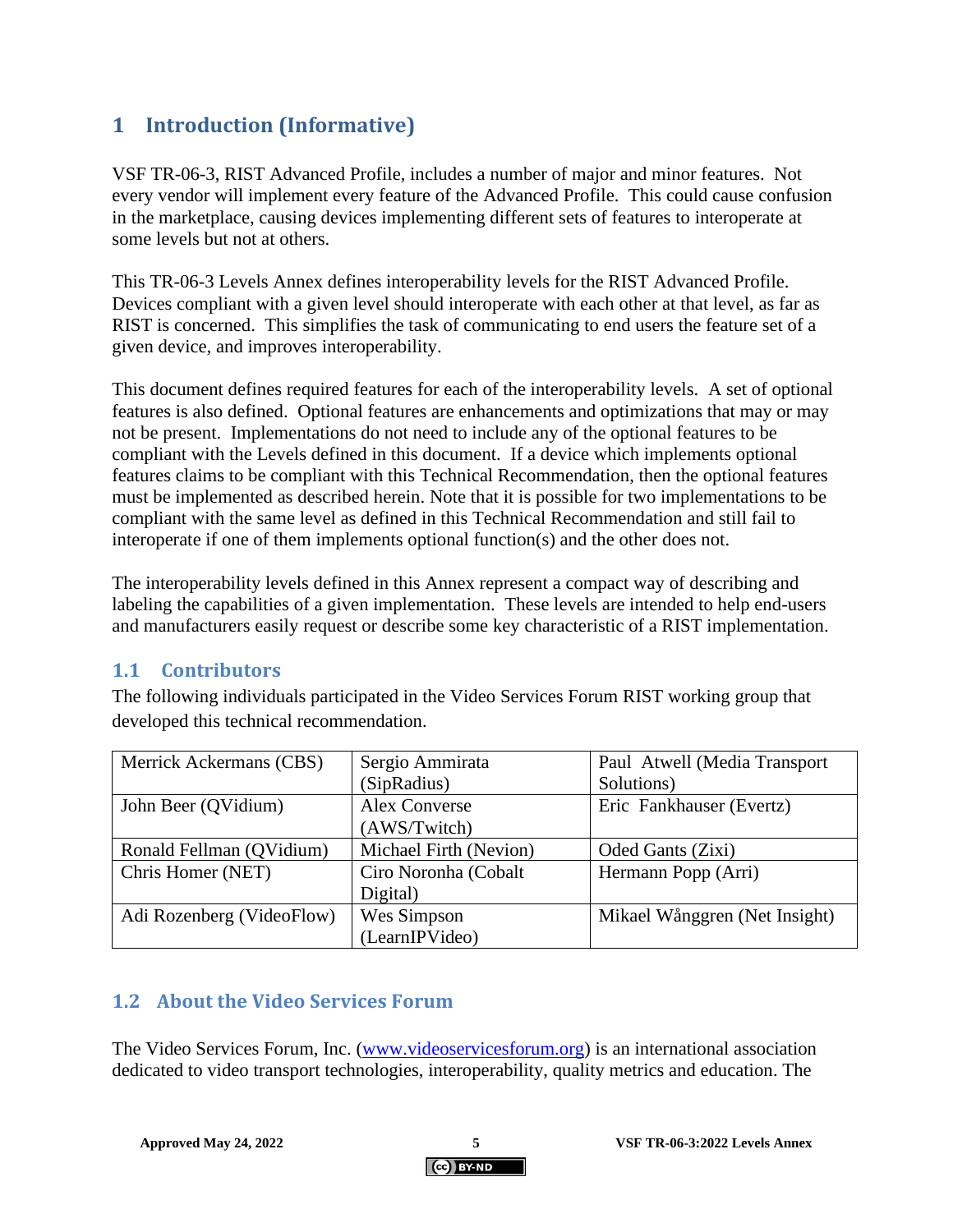VSF is composed of [service providers, users and manufacturers.](http://www.videoservicesforum.org/members/members.htm) The organization's activities include:

- providing forums to identify issues involving the development, engineering, installation, testing and maintenance of audio and video services;
- exchanging non-proprietary information to promote the development of video transport service technology and to foster resolution of issues common to the video services industry;
- identification of video services applications and educational services utilizing video transport services;
- promoting interoperability and encouraging technical standards for national and international standards bodies.

The VSF is an association incorporated under the Not For Profit Corporation Law of the State of New York. [Membership](http://www.videoservicesforum.org/membership/membership.htm) is open to businesses, public sector organizations and individuals worldwide. For more information on the Video Services Forum or this document, please call +1 929-279-1995 or e-mail [opsmgr@videoservicesforum.org.](mailto:opsmgr@videoservicesforum.org)

## <span id="page-5-0"></span>**2 Conformance Notation**

Normative text is text that describes elements of the design that are indispensable or contains the conformance language keywords: "shall", "should", or "may". Informative text is text that is potentially helpful to the user, but not indispensable, and can be removed, changed, or added editorially without affecting interoperability. Informative text does not contain any conformance keywords.

All text in this document is, by default, normative, except the Introduction and any section explicitly labeled as "Informative" or individual paragraphs that start with "Note:"

The keywords "shall" and "shall not" indicate requirements strictly to be followed in order to conform to the document and from which no deviation is permitted.

The keywords, "should" and "should not" indicate that, among several possibilities, one is recommended as particularly suitable, without mentioning or excluding others; or that a certain course of action is preferred but not necessarily required; or that (in the negative form) a certain possibility or course of action is deprecated but not prohibited.

The keywords "may" and "need not" indicate courses of action permissible within the limits of the document.

The keyword "reserved" indicates a provision that is not defined at this time, shall not be used, and may be defined in the future. The keyword "forbidden" indicates "reserved" and in addition indicates that the provision will never be defined in the future.

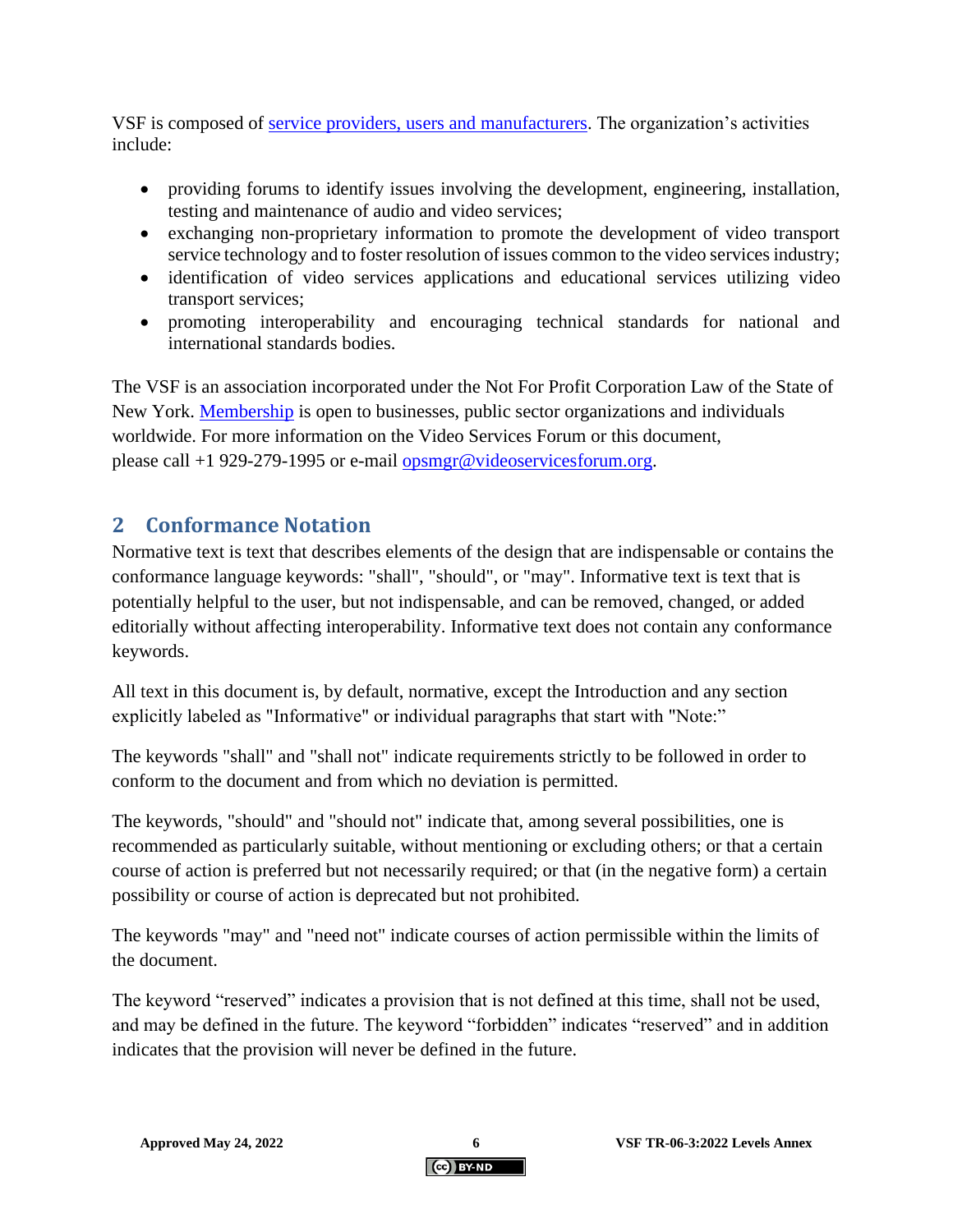A conformant implementation according to this document is one that includes all mandatory provisions ("shall") and, if implemented, all recommended provisions ("should") as described. A conformant implementation need not implement optional provisions ("may") and need not implement them as described.

Unless otherwise specified, the order of precedence of the types of normative information in this document shall be as follows: Normative prose shall be the authoritative definition; Tables shall be next; followed by formal languages; then figures; and then any other language forms.

## <span id="page-6-0"></span>**3 References**

**VSF TR-06-3:2021,** Reliable Internet Stream Transport (RIST) Protocol Specification – Advanced Profile

# <span id="page-6-1"></span>**4 Advanced Profile Level Labeling**

RIST Advanced Profile includes multiple encryption modes, multiple content encapsulation modes and multiple packet recovery methods. The Advanced Profile Levels have three dimensions, namely **encryption**, **content encapsulation** and **protection**. The Advanced Profile Level Label is a kind of shorthand to quickly describe each of these three dimensions, allowing someone to quickly determine if two RIST devices are likely to be able to interoperate.

The first step for communication between two Advanced Profile devices is for them to have a consistent encryption mode. Once encryption (or lack thereof) is established, the devices exchange Advanced Profile packets using one of the payload formats defined by the Type field described in TR-06-3 Section 5.2.3. Finally, the devices may or may not employ common packet recovery methods. Therefore, the first interoperability dimension is encryption, the second is related to the format of the content exchange, and the third is related to protection.

Advanced Profile Level Label shall be constructed as the concatenation of the encryption level, the content encapsulation level and the protection level separate by periods, as follows:

## **Encryption\_Level . Encapsulation\_Level . Protection Level**

If a device supports multiple encryption, encapsulation, and/or protection levels, the various levels shall be separated by colons. Examples are provided in Section [9.](#page-9-1)

The remainder of this document defines the Encryption, Encapsulation and Protection Levels.

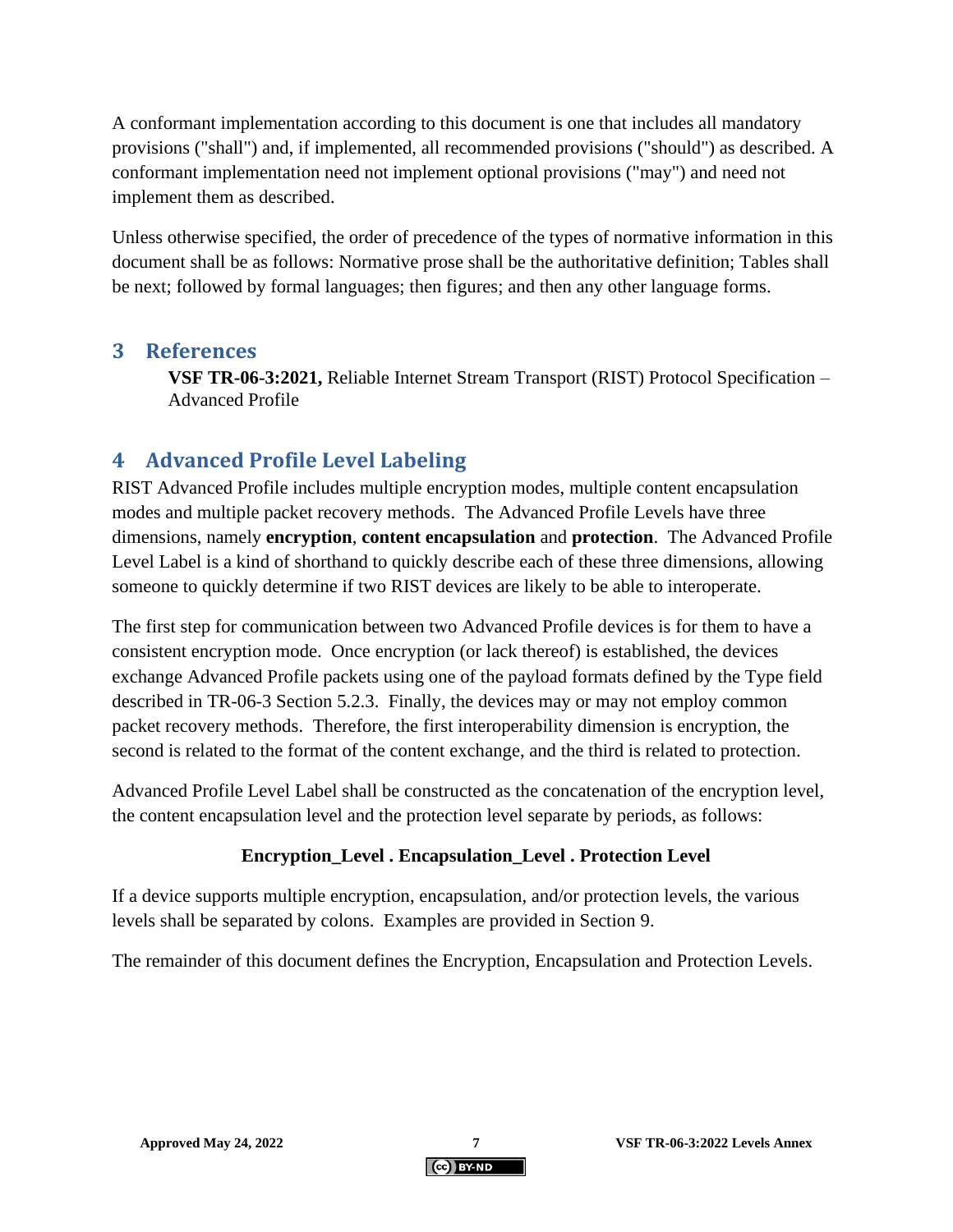# <span id="page-7-0"></span>**5 Advanced Profile Encryption Levels**

## <span id="page-7-1"></span>**5.1 Baseline Level**

Baseline Level provides the minimum required interoperability for a device to be considered compliant with RIST Advanced Profile. Implementations claiming to operate at the Baseline Level shall implement the following features:

| <b>Feature</b>                   | VSF TR-06-3 Section(s)           |
|----------------------------------|----------------------------------|
| <b>Standard RTP Header</b>       | 5.2.1                            |
| Sequence Number Extension        | 5.2.2                            |
| <b>Advanced Profile Flags</b>    | 5.2.3                            |
| <b>Mandatory Control Packets</b> | 5.3 Table 2, 5.3.1, 5.3.4, 5.3.6 |

Devices compliant with Baseline Level shall implement both the RTT Echo Request and Response messages defined in in TR-06-3 Section 5.3.4, in order to provide a fallback mechanism to ensure that the Advanced Profile connection is alive and functional. The use of RTT echo messages ensures that this mechanism is available even if the devices do not have a common Encapsulation Level.

As indicated by TR-06-3 section 5.2.1, support for SSRC multiplexing is optional. However, when presented with a packet flow with multiple SSRCs, Baseline Level devices without SSRC multiplexing support shall select one SSRC to process, and discard the others.

## <span id="page-7-2"></span>**5.2 DTLS Level**

DTLS Level provides end-to-end-encryption where keys are negotiated using DTLS. Implementations claiming to operate at the DTLS Level shall implement the following features:

| <b>Feature</b>                                | VSF TR-06-3 Section(s)      |  |
|-----------------------------------------------|-----------------------------|--|
| All Required Features in Baseline Level       | See table in Baseline Level |  |
| DTLS Support                                  |                             |  |
| Support for all five cipher suites in TR-06-3 | 7.2                         |  |

## <span id="page-7-3"></span>**5.3 PSK Level**

PSK Level provides end-to-end encryption with pre-shared keys. Implementations claiming to operate at the PSK Level shall implement the following features:

#### **Required Features:**

| <b>Feature</b>                          | VSF TR-06-3 Section(s)      |  |
|-----------------------------------------|-----------------------------|--|
| All Required Features in Baseline Level | See table in Baseline Level |  |
| <b>PSK Support</b>                      | 8.2                         |  |

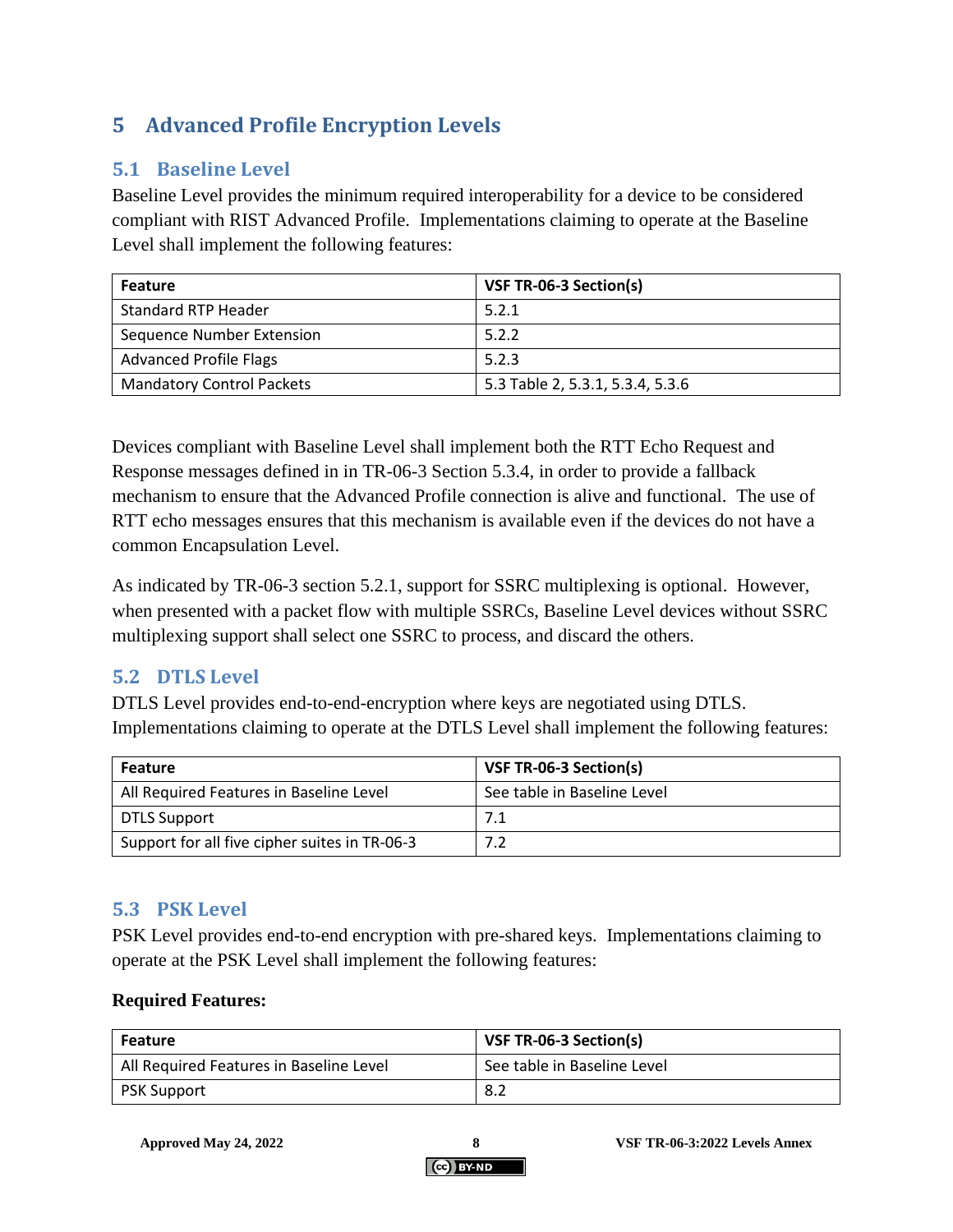| <b>Feature</b>                            | VSF TR-06-3 Section(s)                           |  |
|-------------------------------------------|--------------------------------------------------|--|
| Key Rotation                              | 8.3                                              |  |
| <b>Required Ciphers</b>                   | AES-CTR 128/256 - PSK field in section 5.2.3 set |  |
|                                           | to 001                                           |  |
| PSK Authentication using EAP-SHA256-SRP-6 | 8.5                                              |  |

# <span id="page-8-0"></span>**6 Advanced Profile Encapsulation Levels**

The encapsulation level is based on the Type field in the Advanced Profile Header, as per TR-06-3 section 5.2.3. An Advanced Profile RIST device shall support at least one of the levels defined below:

- **IPv4-Tunnel Level:** Device supports Type 1 encapsulated packets.
- **IPv6-Tunnel Level:** Device supports Type 2 encapsulated packets.
- **Layer2-Tunnel Level:** Device supports Type 6 encapsulated packets.
- **Main-Profile-Tunnel Level:** Device supports Type 8 (RIST Main Profile) encapsulated packets.
- **Media Levels:** Device supports Type-5 packets (direct payload). A few common media formats are defined, named **Media-XXX**, where XXX defines a specific type of media being supported. At this time, the following **Media** levels are defined:
	- o **Media-TS**: Payload is a transport stream without RTP or any other wrapper, using PFD=0x41AFD040.
	- o **Media-ST2022-6:** Payload is an uncompressed ST 2022-6 full raster SDI signal, using PFD=0x23F30600. Devices supporting this level are required to generate and parse the Advanced Profile Flow Attribute Control Message.
	- o **Media-ST2110:** Device must support uncompressed video, audio and ancillary data essences, corresponding to PFD=0x241F1400, 0x241F1E00, and 0x241F2800 respectively. Devices supporting this level are required to generate and parse the Advanced Profile Flow Attribute Control Message.

# <span id="page-8-1"></span>**7 Advanced Profile Protection Levels**

RIST Advanced Profile supports both ARQ and FEC packet recovery methods. These methods are independent of encryption and encapsulation. RIST Advanced Profile implementations with consistent encryption and encapsulation methods will interoperate at a basic level (i.e., they will be able to send and receive packets from each other), but unless they implement the same protection level, they will not be able to provide packet loss recovery.

An Advanced Profile RIST device shall support at least one of the following Protection Levels defined below:

- **None:** Device does not support any packet recovery method.
- **ARQ:** Device supports lost packet recovery using ARQ. This includes support for sending and receiving both the NACK Bitmask (TR-06-3 section 5.3.2) and NACK Range (TR-06-3 section 5.3.3) messages.

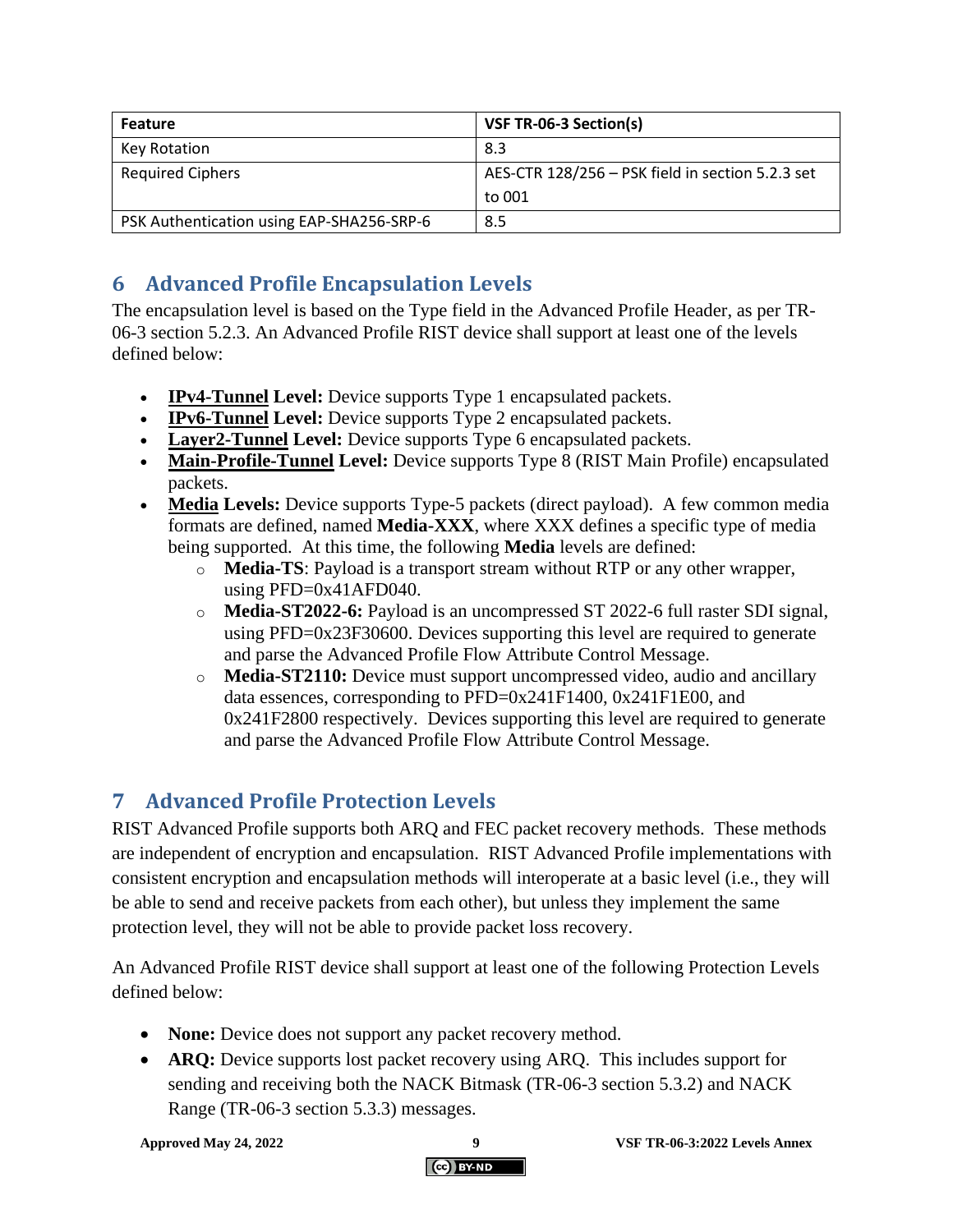- **ST2022-**1: Device supports lost packet recovery using FEC as per SMPTE ST 2022-1. Compliance with this level requires support for the ST 2022 FEC messages as per TR-06-3 section 5.3.2, with Control Index =  $0 \times 0022$  and  $0 \times 0023$ .
- **ST2022-5**: Device supports lost packet recovery using FEC as per SMPTE ST 2022-5. Compliance with this level requires support for the ST 2022 FEC messages as per TR-06-3 section 5.3.2, with Control Index =  $0x0020$  and  $0x0021$ .
- **ST2022-7:** Device supports Seamless Redundancy operation as per SMPTE ST 2022-7.

# <span id="page-9-0"></span>**8 Optional Features**

The following are Advanced Profile optional features that are negotiated between devices. If, in a communications link, one device supports the feature and the other does not, the feature is disabled:

- Lossless compression support.
- Fragmentation support.

The following are Advanced Profile optional features that may cause interoperability issues. This means that, if two devices attempt communication and one of them does not support the feature, they will fail to communicate, either immediately or later. For each item, the failure mode is described in detail.

- **SSRC multiplexing**: When receiving an Advance Profile stream with multiple SSRCs, TR-06-3 requires all implementations to at least select one SSRC and ignore the others. Implementers are encouraged to provide the operator some means to select which SSRC is processed.
- **TLS-SRP authentication for the DTLS level**: An implementation configured for TLS-SRP authentication will fail to connect to another implementation without TLS-SRP support. Since authentication policy is set by the user, implementers are encouraged to clearly identify support (or lack thereof) for this feature.
- **On-the-fly passphrase change for the PSK level**: A PSK receiver without support for this feature will lose the signal on a passphrase change until configured with the new passphrase. Implementers are encouraged to clearly identify support (or lack thereof) for this feature.

# <span id="page-9-1"></span>**9 Level Examples (Informative)**

The list below contains examples of level assignments:

<span id="page-9-2"></span>1. An Advanced Profile device with no encryption capabilities, the ability to encapsulate IPv4, and no lost packet recovery:

## **Level: Baseline.IPv4-Tunnel.None**

<span id="page-9-3"></span>2. If ARQ capability is added to the system of item [1:](#page-9-2) **Level: Baseline.IPv4-Tunnel.ARQ**